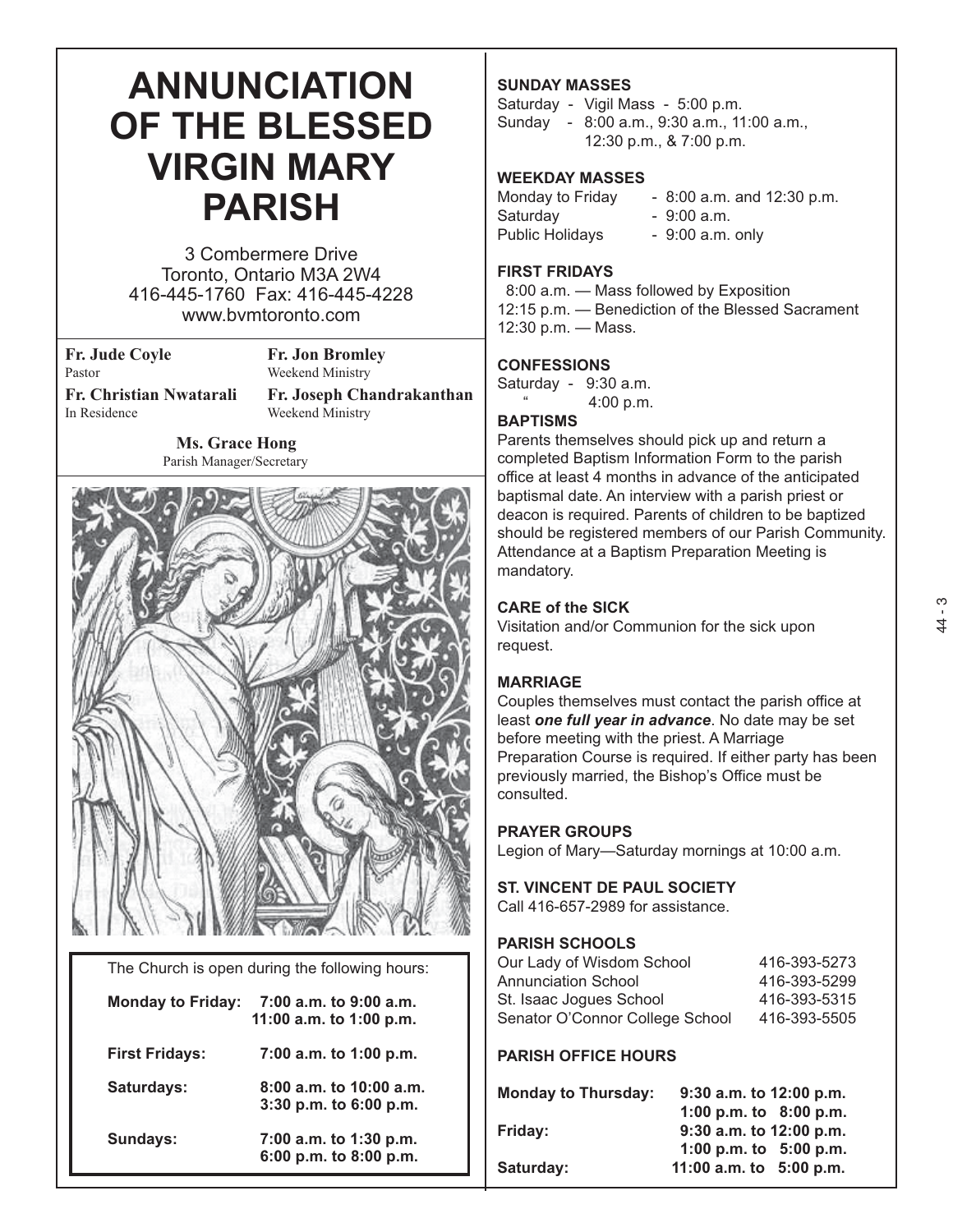#### **ANNUNCIATION OF THE BLESSED VIRGIN MARY PARISH, DON MILLS, ONTARIO**

## **PRAY WITH THE SAINTS**

**Monday, November 2nd** is the Commemoration of all Faithful Departed (All Soul's Day).

**Tuesday, November 3rd** is the Feast of St. Martin de Porres.

**Wednesday, November 4th** is the Feast of St. Charles Borromeo, bishop.

Join us in prayer in communion with these great saints and all saints in heaven at the 8:00 a.m. and 12:30 p.m. Masses on weekdays, and 9:00 a.m. Mass on Saturday.



## **FIRST FRIDAY**

 **Friday, November 6th**, is the First Friday of the month. Join us as we

 worship the Sacred Heart of Jesus at the 8:00 a.m. and 12:30 p.m. masses. The church will be open all morning for adoration of the Blessed Sacrament and personal prayer. Our period of adoration ends with Benediction at 12:15 p.m. in honour of the Sacred Heart of Jesus. Come and spend some time in the presence of the Lord.

## **COME AND SEE WEEKEND!**

"The Love of Christ urges us on" to radically respond to His call to follow His whole-heartily. Jesus is inviting to "Come and See" and spend time with Him so that you may discover His call to the priesthood.

 On November 6th to 8th, 2009 at St. Augustine's Seminary,

there will be an opportunity for young men of 18 years or older to spend a weekend for time of prayer, reflection and information on the process of becoming a Christ's disciple through the Catholic priesthood. During this gracious year of priests consider the call to the priesthood.

> If God is calling you, say yes … and Come and See.



## **PRAY FOR THE HOLY SOULS**

The Book of the Names of the Dead will be available throughout November in the church lobby. Parishioners may add the names of deceased family, friends and fellow parishioners, particularly those who have died this past year. This memorial book will be placed on the altar at every weekend mass during the month of November in memory of our loved ones and those parishioners who have gone before us.

**Eternal Rest Grant Unto Them, O Lord. And Let Perpetual Light Shine Upon Them. May They Rest In Peace. Amen.** 

## **IS GOD CALLING YOU?**

Today we honour our ancestors who have persevered in the faith. In the Solemn Blessing we pray "May their example of holy living turn your thoughts to service of God and neighbor." If you feel that God is calling you, call Fr. Park at 416-968-0997.



## **THE SHEPHERD'S CUP**

The Shepherd's Cup is a gold chalice housed in a special glass display case. Parishioners may accept it into their homes for one week as a reminder to pray for vocations to the priesthood. This cup is passed from one family to the next at the 9:30 a.m. Mass each Sunday. Sign up at the Welcome Desk.

<del>80808000</del> God links us together with Love. 80808080808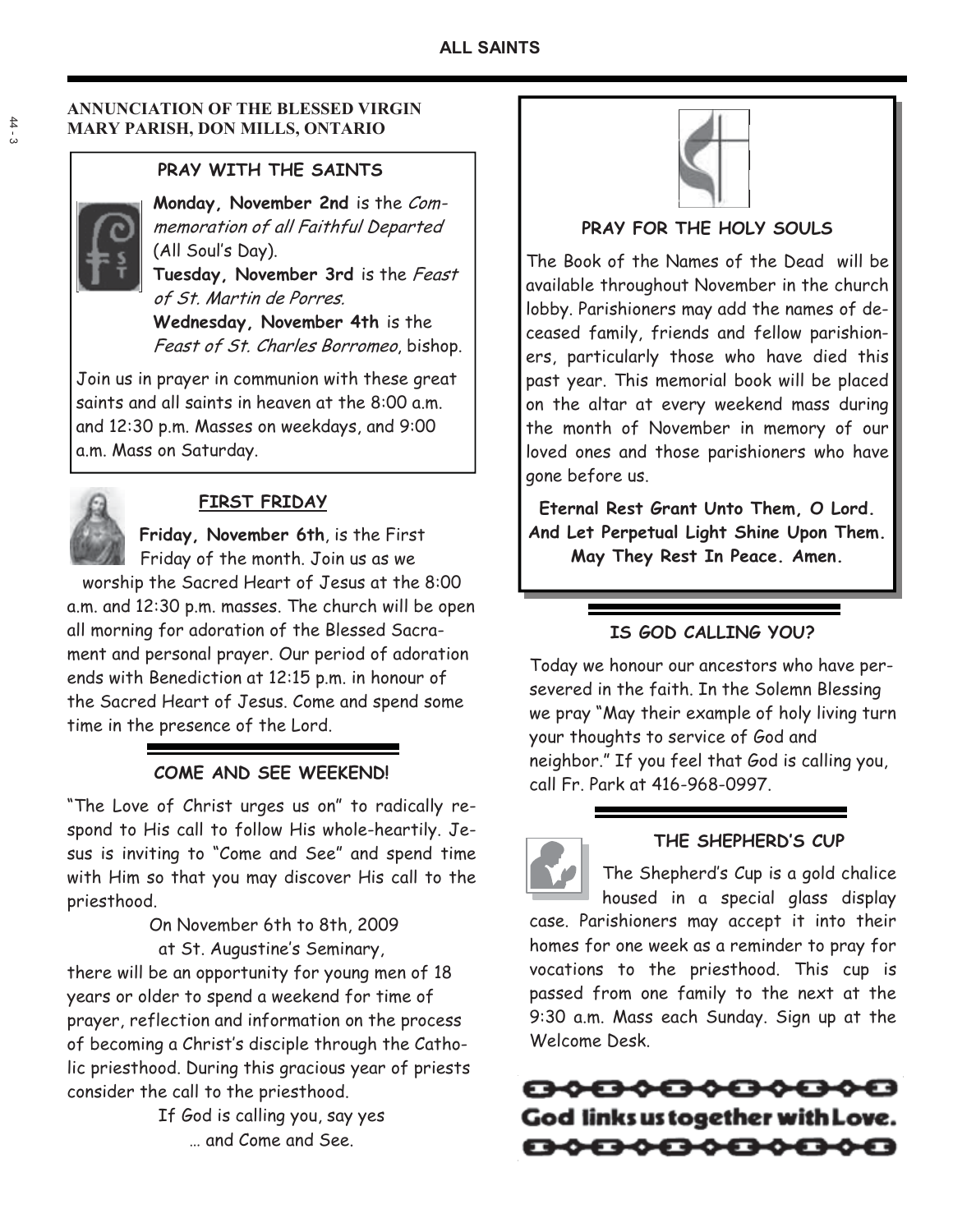## **FINAL REMINDER!**

**CONFIRMATION INFORMATION AND REGISTRATION MEETING FOR PARENTS AND THEIR GRADE 8 CHILDREN THURSDAY, NOVEMBER 5TH AT 7:00 P.M.** 

All Grade 8 students whose families belong to and attend Annunciation Parish, and who wish to be confirmed, must attend a **Confirmation Information and Registration Meeting** at Annunciation of the Blessed Virgin Mary Church on **Thursday, November 5th, 2009 at 7:00 p.m. with their parents.** 

Bring a copy of your Baptismal Certificate AND a completed Registration Form to the Registration Meeting. Registration Forms are available from the Parish Office. Completed Registration Forms and Copies of Baptismal Certificates will be accepted only at this meeting.

If Annunciation Parish is not your parish, please contact your own parish immediately to register to receive the Sacrament of Confirmation. If you and your family belong to Annunciation, but have not registered as members of the parish, please do so. Registration Forms are available from the Parish Office or at the Welcome Desk in the foyer of the Church.

## **FIRST RECONCILIATION & FIRST HOLY COMMUNION— PARENTS' INFORMATION EVENING MONDAY, NOVEMBER 9TH AT 7:00 P.M.**

The journey of preparation for First Reconciliation and First Holy Communion for the Grade 2's who belong to Annunciation Parish begins with an **Information and Registration evening at the Parish on Monday, November 9th, 2009 at 7.00 p.m.** 

If you are a member of Annunciation Parish and wish that your child make their First Reconciliation and First Holy Communion this year, you are to attend this meeting and register them. Please bring a Completed Registration Form AND a copy of your Child's Baptism Certificate to the information meeting. Registration Forms may be obtained from the Parish Office or the Welcome Desk in the Church Foyer.

If Annunciation is not your parish, please contact your parish as soon as possible to register your child so that they may prepare for and make their First Confession and First Holy Communion.

## **2010 SUNDAY MISSALS**

St. Joseph Sunday Missals for the year 2010 will be available during the weekend of November 7th-8th and



November 14th-15th in the church foyer after Mass. Cost is \$4.00 each. These Missals come into use on the first weekend of Advent, November 28th-29th.

## **ALL SOULS DAY MASSES**

Annunciation Church invites all families to participate in our All Souls Masses on **Monday, November 2nd at 8:00 a.m., 12:30 p.m., and 7:00 p.m**. \*\*\*

Our parish elementary school community (St. Isaac Jogues, Our Lady of Wisdom, & Annunciation) will be celebrating an All Souls Mass at 10:00 a.m., at Annunciation Church.



Eternal Rest grant unto them O Lord, and let perpetual light shine upon them.



## **PRAYER FOR THE FAITHFUL DEPARTED**

Please remember in your prayers all those parishioners who have gone to rest in Christ, particularly: Fermin Manguba, Joachim Fung, & Muriel Vaughan.



## Memorial Lamps Special Intentions

 *November 1st– November 7th* 

*Our lamp is lit:* 

 $\bullet$  *In loving memory of a most exceptional, special, and delightful lady, my very dear friend, Helen Nolan.* 

 *Requested by Peg Niddery.*